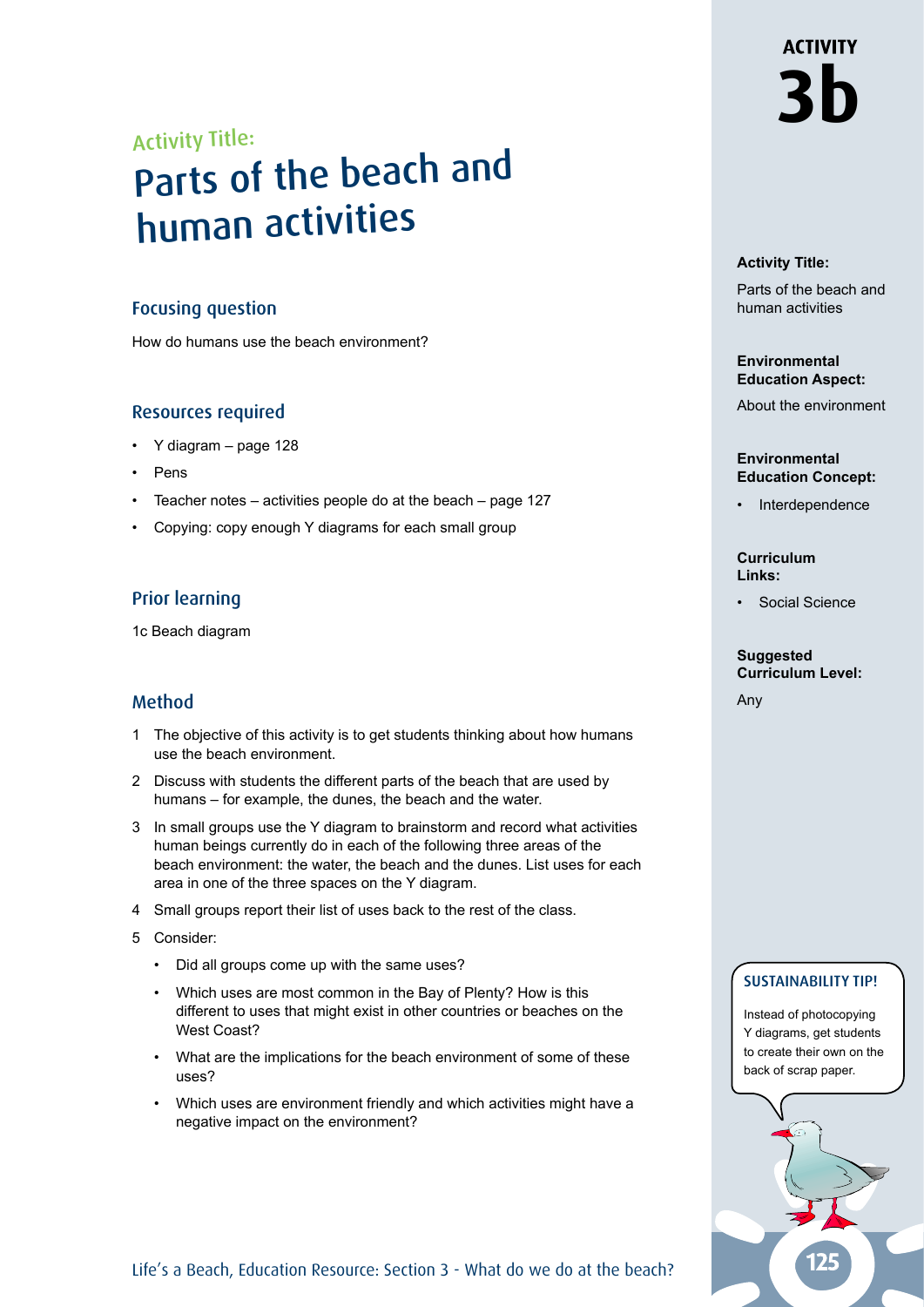### Possible next steps

- 5b How do people affect beaches? an introductory activity looking at how people affect beaches and what actions people have taken to protect dunes.
- 5c Positive and negative beach use posters an activity looking at the different effects of human activities – positive and negative.
- 6a Reducing human impacts a brainstorming activity that looks at different actions we can take to reduce human impact on sand dunes.
- 6b Dune use management and different parts of the beach a hands on activity to develop a beach management plan determining what activities are appropriate for different parts of the beach.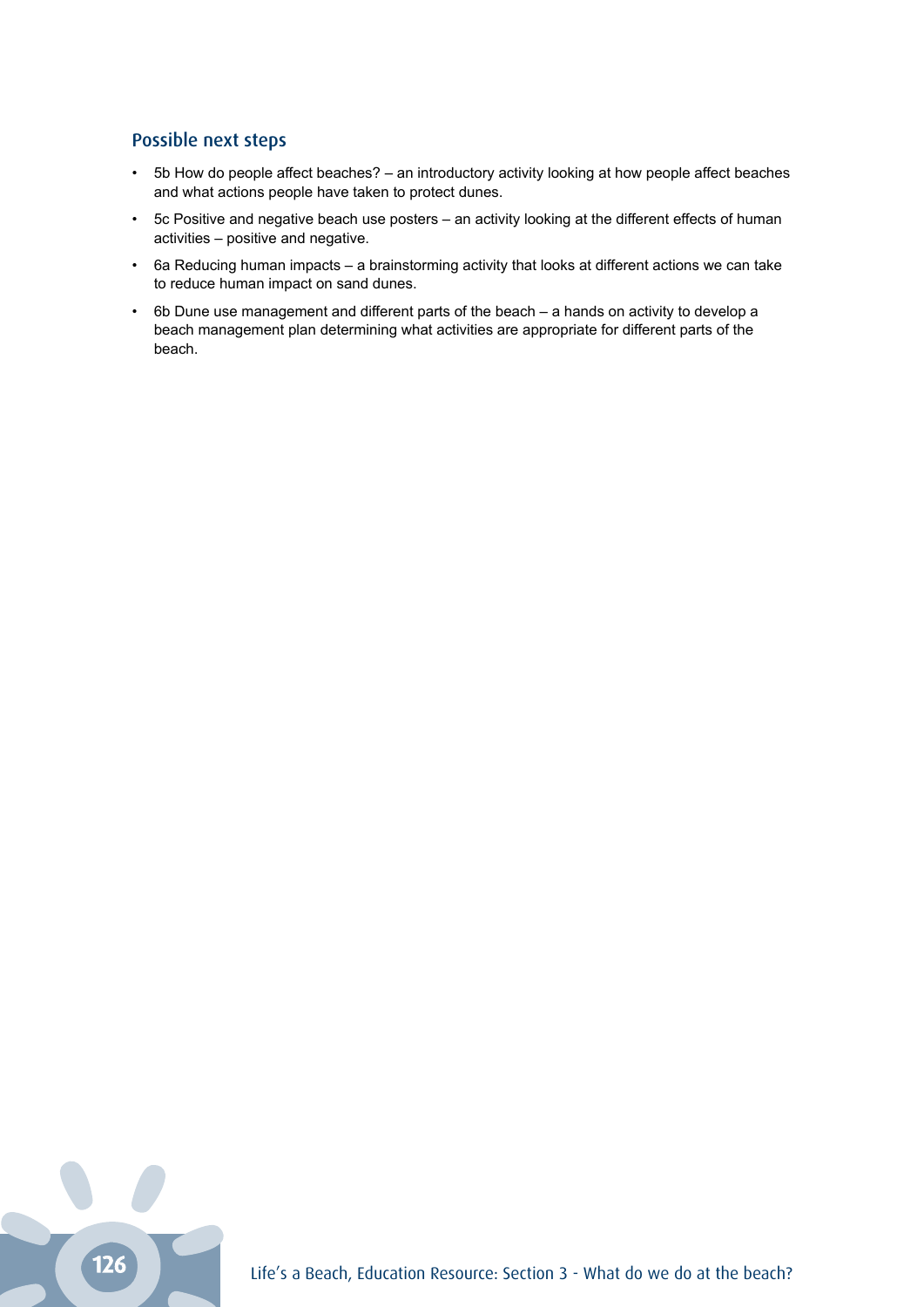## Teacher notes: Activities people do at the beach

Answers may include:

| <b>Dunes</b>                                                         | <b>Water</b>           | <b>Beach</b>                |
|----------------------------------------------------------------------|------------------------|-----------------------------|
| Collecting pingao and other<br>plants for weaving kete or<br>whāriki | Surfing                | Collecting kai moana        |
| Motor biking                                                         | Swimming               | Walking                     |
| Horse riding                                                         | Kayaking               | Playing frisbee             |
| Walking                                                              | Jetskiing              | Playing volleyball          |
| Running                                                              | Motorboating           | Collecting shells           |
| Picnicking                                                           | Collecting kai moana   | Sunbathing                  |
| <b>Building houses</b>                                               | Fishing - surf casting | Surfcasting                 |
| <b>Building carparks</b>                                             | Fishing - long lining  | Picnicking                  |
| Sand boarding                                                        |                        | Collecting driftwood        |
|                                                                      |                        | Running                     |
|                                                                      |                        | <b>Building sandcastles</b> |